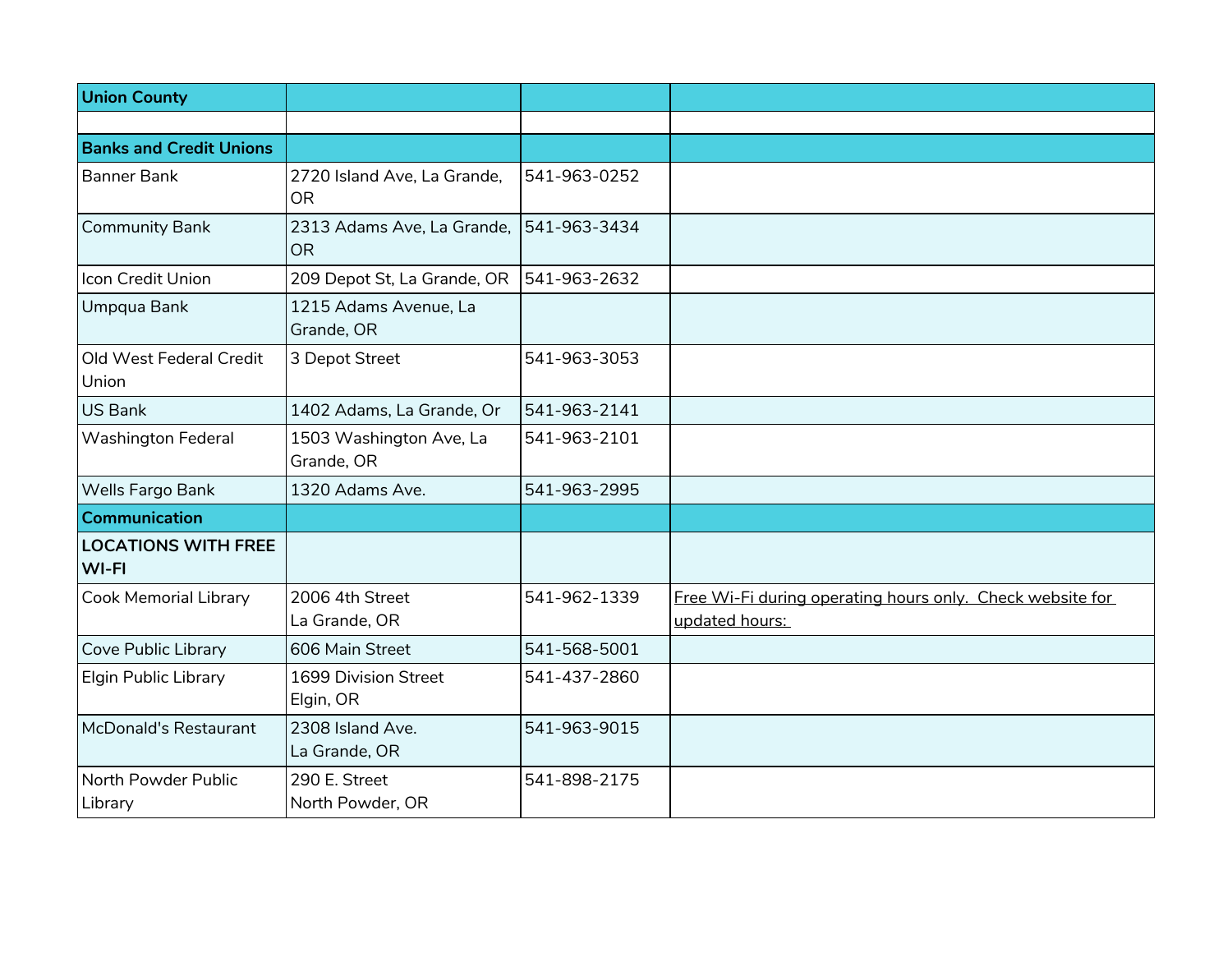| Safeway                    | 2111 Adams Ave.<br>La Grande, OR                                                                  | 541-663-2700 |  |
|----------------------------|---------------------------------------------------------------------------------------------------|--------------|--|
| <b>Starbucks</b>           | 2712 Island Ave.<br>La Grande, OR                                                                 | 541-663-0946 |  |
| Union Public Library       | 182 N. Main<br>Union, OR                                                                          | 541-562-5811 |  |
| <b>FREE CELL PHONES</b>    |                                                                                                   |              |  |
| Assurance Wireless         | https://www.<br>freegovernmentcellphones.<br>net/free-cell-phone-<br>providers/assurance-wireless |              |  |
| <b>EnTouch Wireless</b>    | https://www.<br>freegovernmentcellphones.<br>net/free-cell-phone-<br>providers/entouch-wireless   |              |  |
| <b>Children's Services</b> |                                                                                                   |              |  |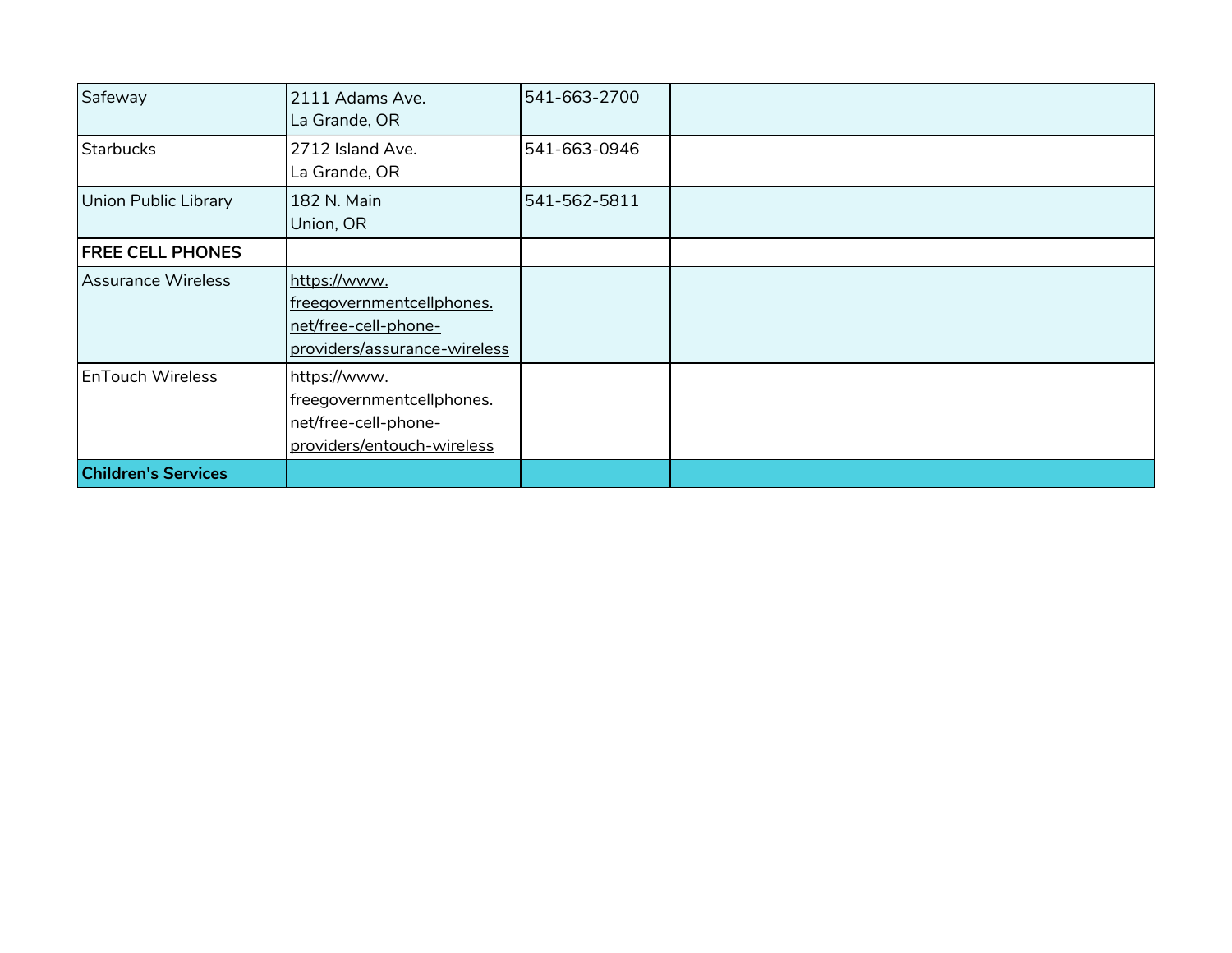| Babies First/Cocoon (CHD) 2301 Cove Avenue | La Grande, OR                           | 541-962-8858 | Free Home Visiting Program for families with children 0-4 or<br>families with children with special needs 0-21. Contact Ashley<br>Meeks ameeks@chdinc.org or Linda Buckingham<br>lbuckingham@chdinc.org<br>We have an RN and a family advocate that does home visits for<br>our clients convenience.<br>Babies First (age 0 to 5) and Expanded Babies First (Pregnant<br>mothers and caregivers with children up to the age of 2 years)<br>What do we do? We help with local services, resources and on-<br>going support that meet the family needs.<br>Our primary focus is:<br>Infant care education<br>Developmental screening and referrals<br><b>Health information</b><br><b>Nutrition and fitness</b><br>Dental screening and referrals<br>Parent education<br>Coordination of health care and referrals<br>CaCoon (for children with special healthcare needs from age 0<br>to 21)<br>What do we do? In addition to the above, our nurses and family<br>advocates work with the families to help build the best possible<br>team to support these children's health and development.<br>Our primary focus is:<br>Identify the child and family strengths and needs<br>Connect with healthcare and other community services<br>Get information needed to plan and make health related<br>decisions for the child<br>Identify problems and help find solutions |
|--------------------------------------------|-----------------------------------------|--------------|-----------------------------------------------------------------------------------------------------------------------------------------------------------------------------------------------------------------------------------------------------------------------------------------------------------------------------------------------------------------------------------------------------------------------------------------------------------------------------------------------------------------------------------------------------------------------------------------------------------------------------------------------------------------------------------------------------------------------------------------------------------------------------------------------------------------------------------------------------------------------------------------------------------------------------------------------------------------------------------------------------------------------------------------------------------------------------------------------------------------------------------------------------------------------------------------------------------------------------------------------------------------------------------------------------------------------------------------------------------------------|
| <b>CHARM</b>                               | 710 Sunset Drive Ste.E<br>La Grande, OR | 541-663-3150 | Children and Recovering Mothers. Support program for<br>pregnant women who are recovering from substance use<br>disorder. Contact Shannon Cleaveland sdc02@grh.org                                                                                                                                                                                                                                                                                                                                                                                                                                                                                                                                                                                                                                                                                                                                                                                                                                                                                                                                                                                                                                                                                                                                                                                                    |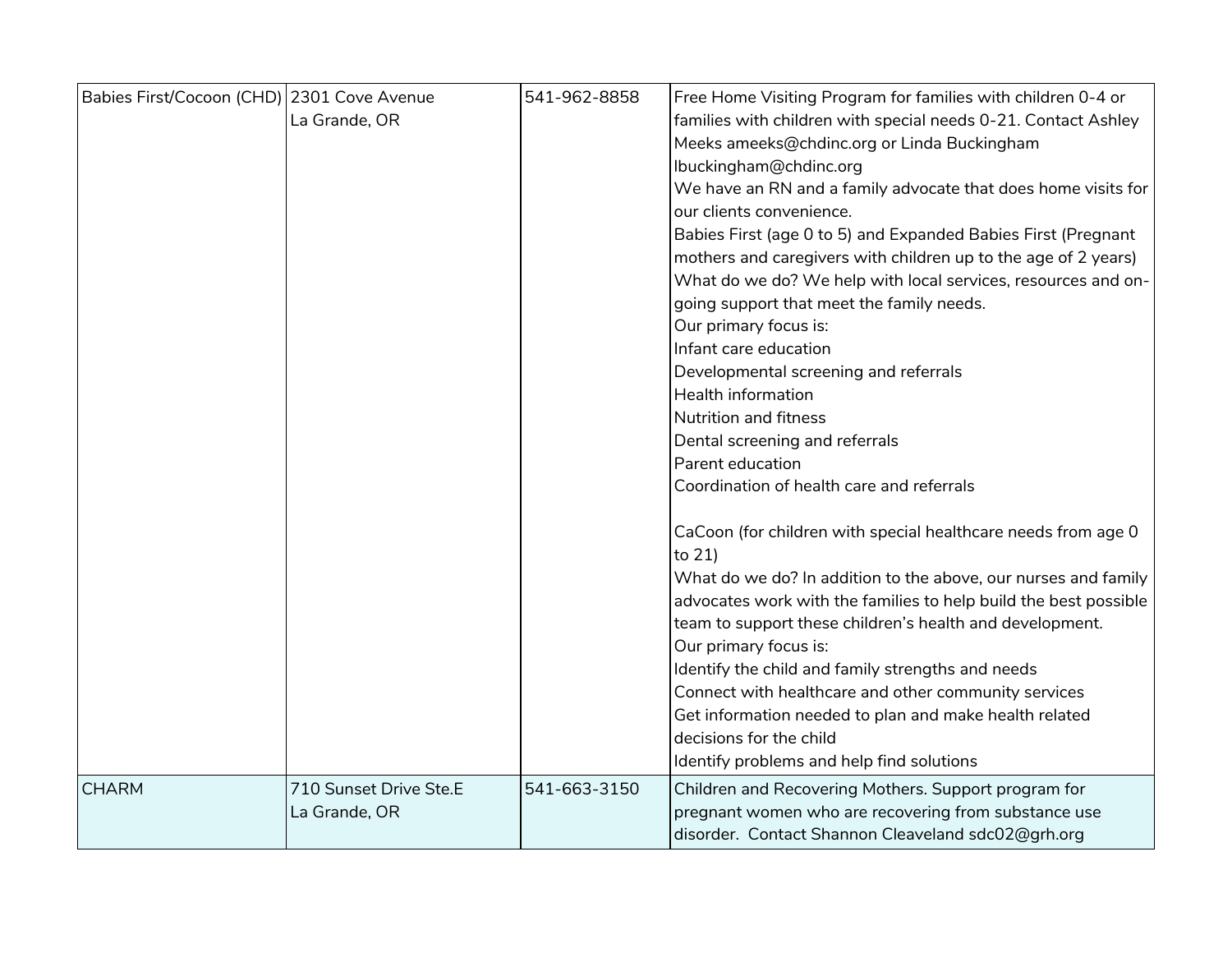| Child Care Resource and<br>Referral                      | 1100 K Ave.<br>La Grande, OR                                                                                                   | 541-975-5635                                   | Information about daycare options                                                                                                                                      |
|----------------------------------------------------------|--------------------------------------------------------------------------------------------------------------------------------|------------------------------------------------|------------------------------------------------------------------------------------------------------------------------------------------------------------------------|
| <b>Cook Memorial Library</b>                             | 2006 4th Street<br>La Grande, OR                                                                                               | 541-962-1339                                   | Many Children's programs: contact Carrie Bushman or on<br>Facebook at                                                                                                  |
| Eastern Oregon Head<br>Start La Grande Center            | 810 14th Street,<br>La Grande, OR                                                                                              | 541-963-4611 or<br>541-786-5535                | Free preschool and resilience building for low-income families                                                                                                         |
| <b>Healthy Families</b>                                  | 1100 K. Ave.<br>La Grande, OR                                                                                                  | 541-910-4390                                   | Home visiting program for at-risk pregnant mothers that<br>extends into child's 0-5 years.                                                                             |
| InterMountain Education<br><b>Service District</b>       | 2001 SW Nye Ave.,<br>Pendleton, OR                                                                                             | 541-276-6616                                   |                                                                                                                                                                        |
| La Grande city Fire<br>Department                        | 1806 Cove Ave.<br>La Grande, OR                                                                                                | 541-963-3123                                   | Car Seat installation and Low cost carseats (certain sizes<br>available)                                                                                               |
| Sherry Shaffer                                           | <b>Union County Sherrif</b>                                                                                                    | 541-963-1088                                   | Child safety seat (small co-pay) Also installs and inspects child<br>safety seats.                                                                                     |
| Umatilla Morrow Head<br>Start                            | 2609 N Second<br>La Grande, OR or<br>110 NE 4th Street<br>Hermiston, OR                                                        | 541-910-0491 or<br>Main Office<br>541-564-6878 | Early Head Start (childcare) and Healthy Families programs.                                                                                                            |
| <b>Union County Care</b><br>Program                      | La Grande: Kathleen McCall,<br>541-663-3314<br>All other Union County<br>schools: Sheryln Roberts<br>sroberts@union-county.org |                                                | Provides services for students and their families who qualify<br>under Mckinney-Vento Act. (including clothing, toiletries, food<br>boxes and case managment and more. |
| <b>Union County Safe</b><br><b>Communities Coalition</b> | ucsafecommunities.org                                                                                                          | 541-963-1068                                   | Free activities for youth and teens. Check website for schedule                                                                                                        |
| <b>Clothing and Furniture</b>                            |                                                                                                                                |                                                |                                                                                                                                                                        |
| The Archives                                             | 315 First Street, La Grande,<br><b>OR</b>                                                                                      | 541-9636758                                    | <b>Used Books and Goods</b>                                                                                                                                            |
| The Barkin Basement                                      | 1507 N Willow Street, La<br>Grande, OR                                                                                         | 541-786-5036                                   | Second Hand Clothes and Goods                                                                                                                                          |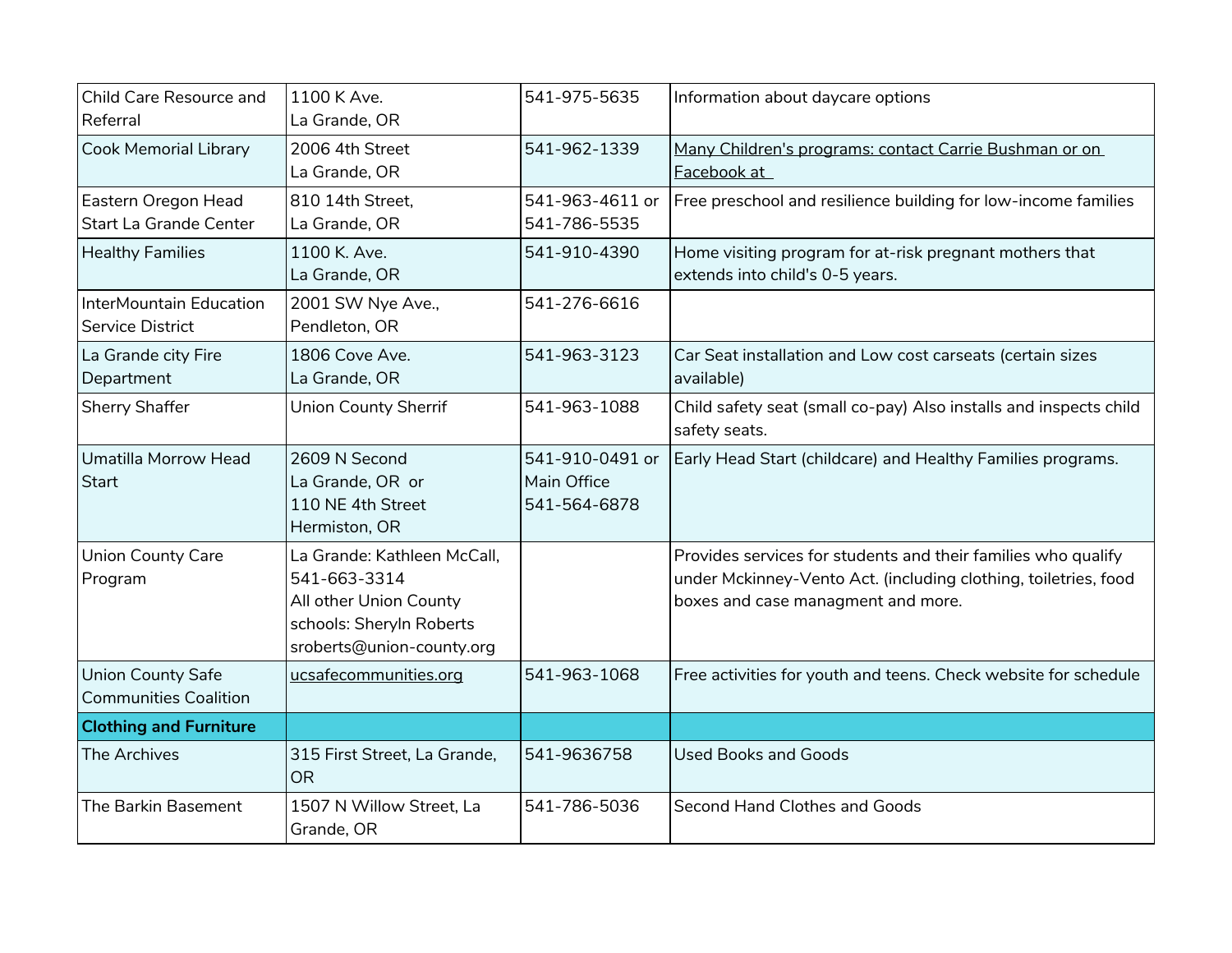| <b>Bugs and Butterflies</b>            | 1009 Adams Ave. #A, La<br>Grande, OR                      | 541-963-2847 | <b>Second Hand Children's Clothes</b>                                                                        |
|----------------------------------------|-----------------------------------------------------------|--------------|--------------------------------------------------------------------------------------------------------------|
| Dawn's Delights                        | 1409 Adams Ave. La Grande.<br><b>OR</b>                   | 541-963-6502 | Thrift store                                                                                                 |
| Habitat for Humanity<br>Restore        | 2304 E. R Ave. La Grande, OR 541-963-2414                 |              |                                                                                                              |
| Home 2 Home                            | 10300 S. D Street, Island City, 541-963-8063<br><b>OR</b> |              | Household Items in Good Condition Free to those in Need, Call<br>for Information. Ministry of Faith Center.  |
| Linda Williams                         |                                                           | 541-963-2282 | Clothing, Household items, Furniture Free                                                                    |
| <b>Next Step Pregnancy</b><br>Center   | 902 D Ave. La Grande, OR                                  | 541-963-6918 | Maternity, Baby and Children's clothing provided with christian<br>and anti-abortion counseling and support. |
| Oregon Trail Trader                    | 2312 Adams Ave. La Grande,<br><b>OR</b>                   | 541-963-2913 | <b>Used Goods</b>                                                                                            |
| People Helping People                  | 2635 Bearco Loop, La<br>Grande, OR                        | 541-910-8363 | Second Hand Clothes and Goods                                                                                |
| Royal Clothier                         | 1431 Adams Ave. La Grande,<br><b>OR</b>                   | 541-663-0724 | <b>Second Hand Clothes</b>                                                                                   |
| Wally's Appliance and<br>Refrigeration | 1702 N. Spruce Street, La<br>Grande, OR                   | 541-963-7921 | Appliances                                                                                                   |
| <b>Emergency Services</b>              |                                                           |              |                                                                                                              |
| <b>American Red Cross</b>              | 1806 Cove Ave. La Grande,<br><b>OR</b>                    | 541-962-0952 | Disaster services.                                                                                           |
| Cove: Rural Fire                       |                                                           | 541-568-7734 |                                                                                                              |
| Elgin: Non-emergency                   |                                                           | 541-437-9771 |                                                                                                              |
| <b>Emergency Management</b>            | 1106 K Ave., La Grande, OR                                | 541-963-1009 |                                                                                                              |
| Fire Department                        | 1806 Cove Ave., La Grande,<br><b>OR</b>                   | 541-963-3123 |                                                                                                              |
| <b>Grande Ronde Hospital</b>           | 900 Sunset Drive, La Grande,<br><b>OR</b>                 | 541-963-8421 |                                                                                                              |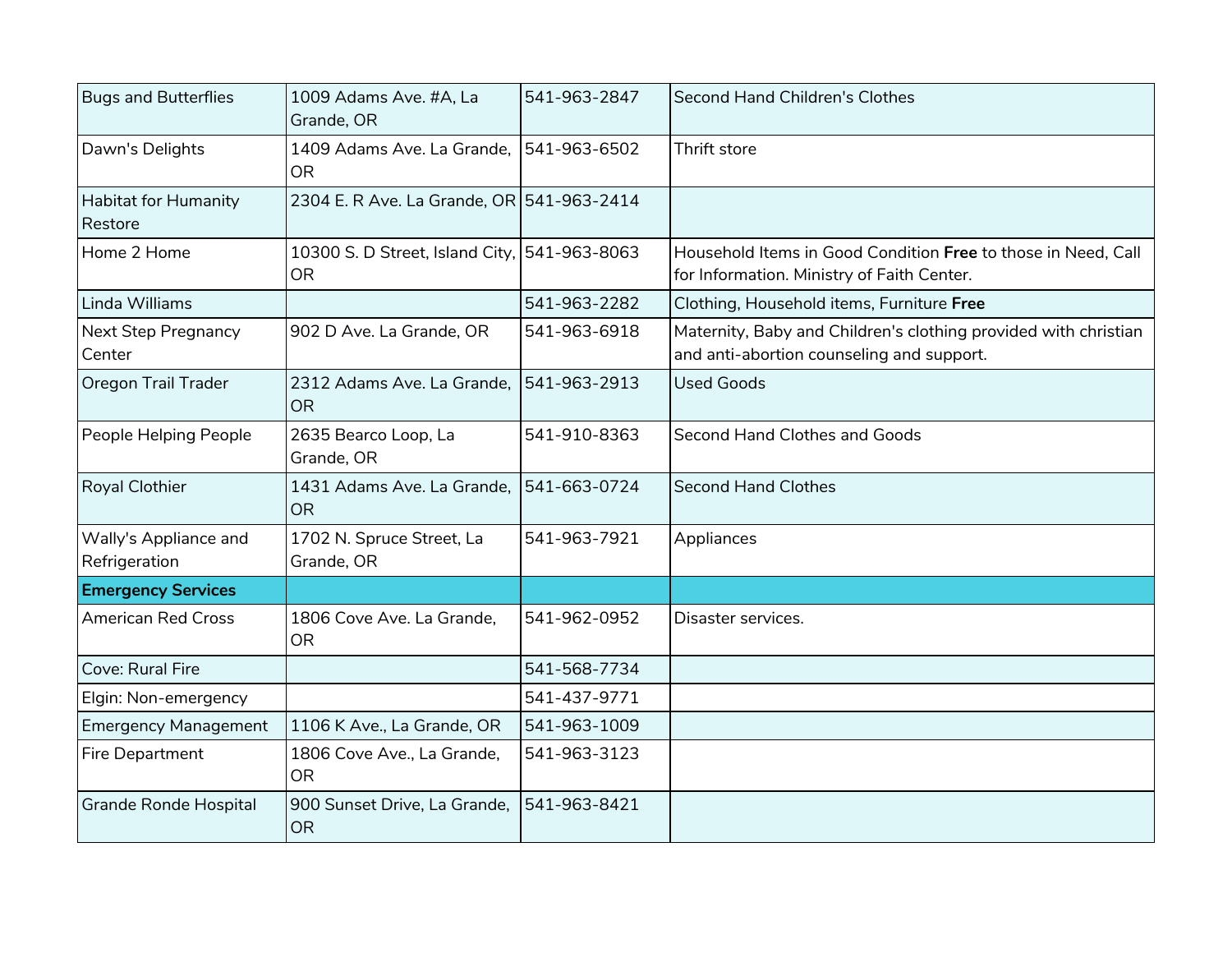| La Grande City Police                                 | 1109 K #C, La Grande, OR                                                  | 541-963-1017                                 |                                                                                                                                                                                                                                                                                                                   |
|-------------------------------------------------------|---------------------------------------------------------------------------|----------------------------------------------|-------------------------------------------------------------------------------------------------------------------------------------------------------------------------------------------------------------------------------------------------------------------------------------------------------------------|
| North Powder: Rural Fire                              |                                                                           | 541-898-2520                                 |                                                                                                                                                                                                                                                                                                                   |
| Oregon State Police                                   | 3004 Blue Mtn. Dr., La<br>Grande, OR                                      | 503-378-3720                                 |                                                                                                                                                                                                                                                                                                                   |
| Sheriff's Office                                      | 1109 K #A, La Grande, OR                                                  | 541-523-6415                                 |                                                                                                                                                                                                                                                                                                                   |
| Union: Rural Fire                                     |                                                                           | 541-562-5758                                 |                                                                                                                                                                                                                                                                                                                   |
| <b>Employment and</b><br><b>Education</b>             |                                                                           |                                              |                                                                                                                                                                                                                                                                                                                   |
| Child Care Resource and<br>Referral                   | 1100 K Avenue<br>La Grande, OR                                            |                                              |                                                                                                                                                                                                                                                                                                                   |
| <b>Cove School District</b>                           | 803 Main Street<br>Cove, OR                                               | 541-568-4424                                 |                                                                                                                                                                                                                                                                                                                   |
| <b>Eastern Oregon University</b><br><b>Head Start</b> | One University Blvd<br>Ackerman 016<br>La Grande, OR                      | 541-962-3409                                 | Preschool and resilience building for low-income families.<br>Parenting Education.                                                                                                                                                                                                                                |
| <b>Elgin School District</b>                          | HS: 1400 Birch St.<br>ES: 1111 Division St.<br>Elgin, OR                  | HS: 541-437-<br>2021<br>ES: 541-437-<br>2321 | Diane Greiff - Superintendent/ High School Principal<br>Kate Bottger - Kindergarten Teacher - kate.bottger@elginsd.<br>org                                                                                                                                                                                        |
| <b>Employment Division/</b><br>WorkSource Oregon      | 1901 Adams Ave. La Grande,<br><b>OR</b>                                   | 541-963-7111                                 | search for work, assess your skills, explore careers and connect<br>directly with local businesses. We offer job listings, referrals<br>and hiring events, resume and application assistance, skills<br>workshops, free Internet access for job search, and copiers, fax<br>machines, phones and other equipment. |
| EOU - GED services                                    | <b>Eastern Oregon University</b><br>One University Blvd.<br>La Grande, OR | 541-962-3076                                 | Cathy Trochlell continuing education coordinator.<br>ctrochlell@eou.edu                                                                                                                                                                                                                                           |
| Imbler School District                                | <b>PO Box 164</b><br>6th and Esther<br>Imbler OR                          | HS: 541-534-<br>5331<br>ES: 541-534-<br>2311 |                                                                                                                                                                                                                                                                                                                   |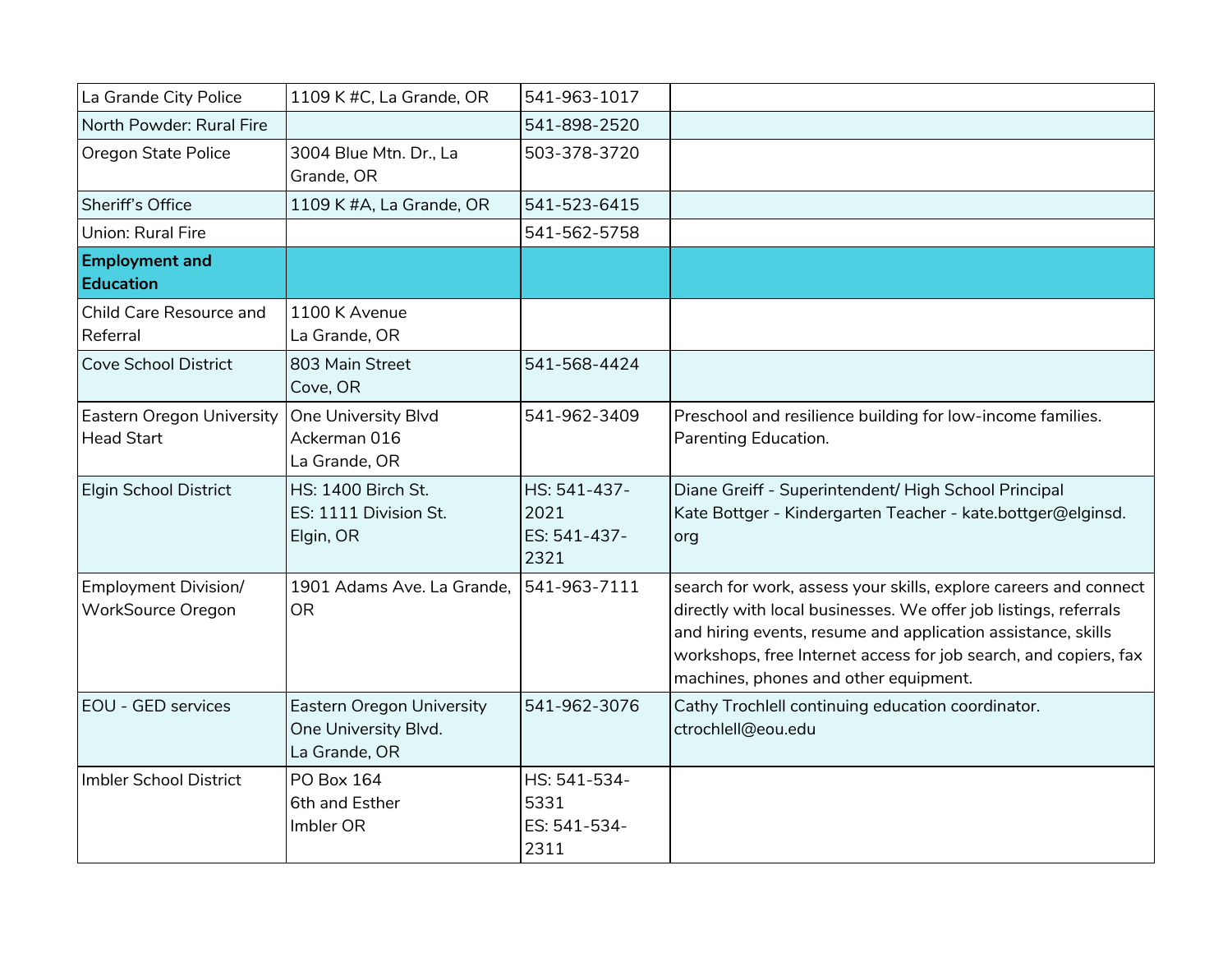| La Grande School District                                   | 1305 N. Willow<br>La Grande, OR            | 541-663-3200 | Scott Carpenter, Director of Educational Services 541-663-<br>3203                                                    |
|-------------------------------------------------------------|--------------------------------------------|--------------|-----------------------------------------------------------------------------------------------------------------------|
| New Day Enterprises                                         | 1502 Washington Ave., La<br>Grande, OR     | 541-963-2348 | Vocational training program for developmentally disabled<br>adults                                                    |
| North Powder School<br><b>District</b>                      | 333 G Street<br>North Powder, OR           | 541-898-2244 |                                                                                                                       |
| Rise Inc.                                                   | 1912 4th Street, La Grande,<br><b>OR</b>   | 541-663-0906 | Vocational training program for developmentally disabled<br>adults                                                    |
| <b>Union School District</b>                                | PO Box K<br>Union, OR                      | 541-562-6115 | Wells, Carter H.S. Principal/ Superintendent carter.<br>wells@unionsd5.org Extension: 8912                            |
| <b>Vocational Rehabilitation</b>                            | 1607 Gekler Lane, La Grande,<br><b>OR</b>  | 541-963-2151 | VR assists individuals with disabilities to get and keep a job<br>that matches their skills, interests and abilities. |
| <b>Faith-Based</b><br><b>Organizations</b>                  |                                            |              |                                                                                                                       |
| <b>Assemblies of God</b>                                    |                                            |              |                                                                                                                       |
| <b>Christian Life Center</b>                                | 1391 Alder Street, Elgin, OR               | 541-437-2173 |                                                                                                                       |
| New Life Center                                             | 10700 Walton Rd., La<br>Grande, OR         | 541-963-3233 |                                                                                                                       |
| <b>Baptist</b>                                              |                                            |              |                                                                                                                       |
| Calvary Baptist Church                                      | 707 Main Street, La Grande,<br><b>OR</b>   | 541-568-4888 |                                                                                                                       |
| Elgin Baptist Church                                        | 800 N. 13th Ave. Elgin, OR                 | 541-437-8625 |                                                                                                                       |
| First Landmark Missionary<br>Baptist Church of La<br>Grande | 1812 First Street, La Grande,<br><b>OR</b> | 541-605-0215 | Can sometimes help pay electric bill.                                                                                 |
| La Grande First Baptist<br>Church                           | 1110 Spring Ave. La Grande,<br><b>OR</b>   | 541-963-3911 | Houses Heidi-Ho Christian School Pre-K-Kindergarten.                                                                  |
| Summerville Baptist<br>Church                               | 507 Jefferson Street,<br>Summerville, OR   | 541-534-9155 | Transportation from La Grande or Elgin                                                                                |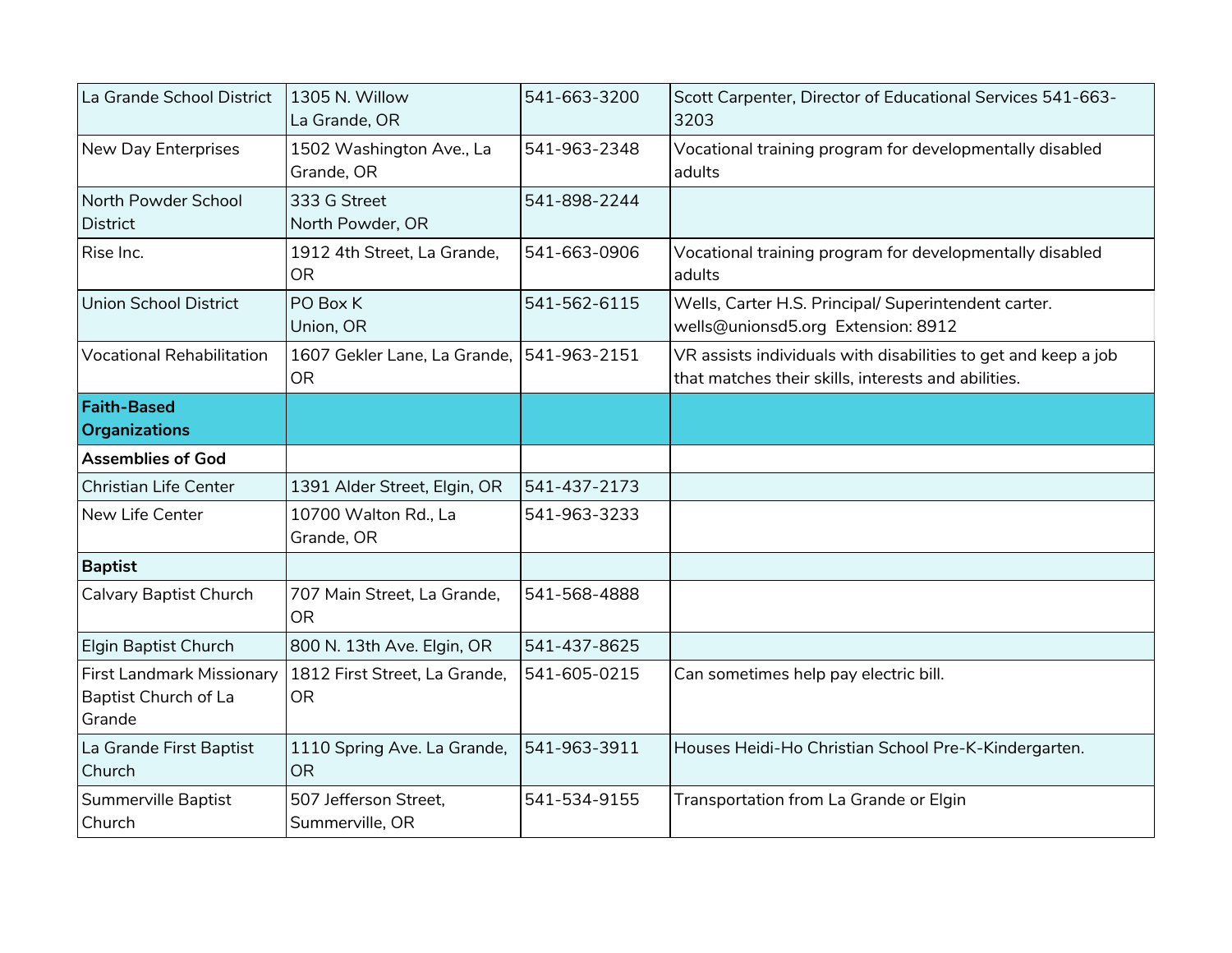| <b>Trinity Baptist Church</b>                    | 2705 Gekler Lane, La Grande,   541-910-5787<br><b>OR</b>  |              |                                                                                                                                                                      |
|--------------------------------------------------|-----------------------------------------------------------|--------------|----------------------------------------------------------------------------------------------------------------------------------------------------------------------|
| <b>Catholic</b>                                  |                                                           |              |                                                                                                                                                                      |
| Our Lady of the Valley<br><b>Catholic Church</b> | 1002 L Ave. La Grande, OR                                 | 541-963-7341 |                                                                                                                                                                      |
| <b>Sacred Heart Catholic</b><br>Church           | 340 S. 10th, Union, OR                                    | 541-562-5486 |                                                                                                                                                                      |
| Saint Mary's Catholic<br>Church                  | 93 S. 12th Ave. Elgin, OR                                 | 541-437-8101 |                                                                                                                                                                      |
| Charismatic                                      |                                                           |              |                                                                                                                                                                      |
| <b>Celebration Community</b><br>Church           | 10200 N. McAlister, La<br>Grande, OR                      | 541-663-6122 |                                                                                                                                                                      |
| Christian                                        |                                                           |              |                                                                                                                                                                      |
| Church of Christ                                 | 2107 Gekler Lane, La Grande, 541-963-3937<br><b>OR</b>    |              |                                                                                                                                                                      |
| <b>Crossroads Community</b><br>Church            | 601 Jefferson Ave. La Grande. 541-963-4342<br><b>OR</b>   |              |                                                                                                                                                                      |
| <b>Damascus Road Ministries</b>                  | 905 C Ave. La Grande, OR                                  | 541-963-1533 |                                                                                                                                                                      |
| <b>Faith Center</b>                              | 10300 S. D Street, Island City, 541-963-8063<br><b>OR</b> |              | Loaves and Fishes (Provides weekend food to Jr. and High<br>School students); Home 2 Home (Free Household Items in<br>good Condition) Southside of Heaven Ministries |
| First Christian Church                           | 901 Penn Ave., La Grande,<br><b>OR</b>                    | 541-963-2623 |                                                                                                                                                                      |
| Grace Bible Church                               | 1114 Y Ave. La Grande, OR                                 | 541-663-0610 |                                                                                                                                                                      |
| Imbler Christian Church                          | 440 Ruckman Ave, Imbler, OR 541-534-2201                  |              | Compassion Ministries helps meet needs as available.                                                                                                                 |
| Lighthouse Pentacostal<br>Church                 | 10501 W. First Street, Island<br>City, OR                 | 541-963-8674 |                                                                                                                                                                      |
| New Song Community<br>Church                     | 3008 Cove Ave. La Grande,<br><b>OR</b>                    | 541-963-9132 | Food Bank available Call for information                                                                                                                             |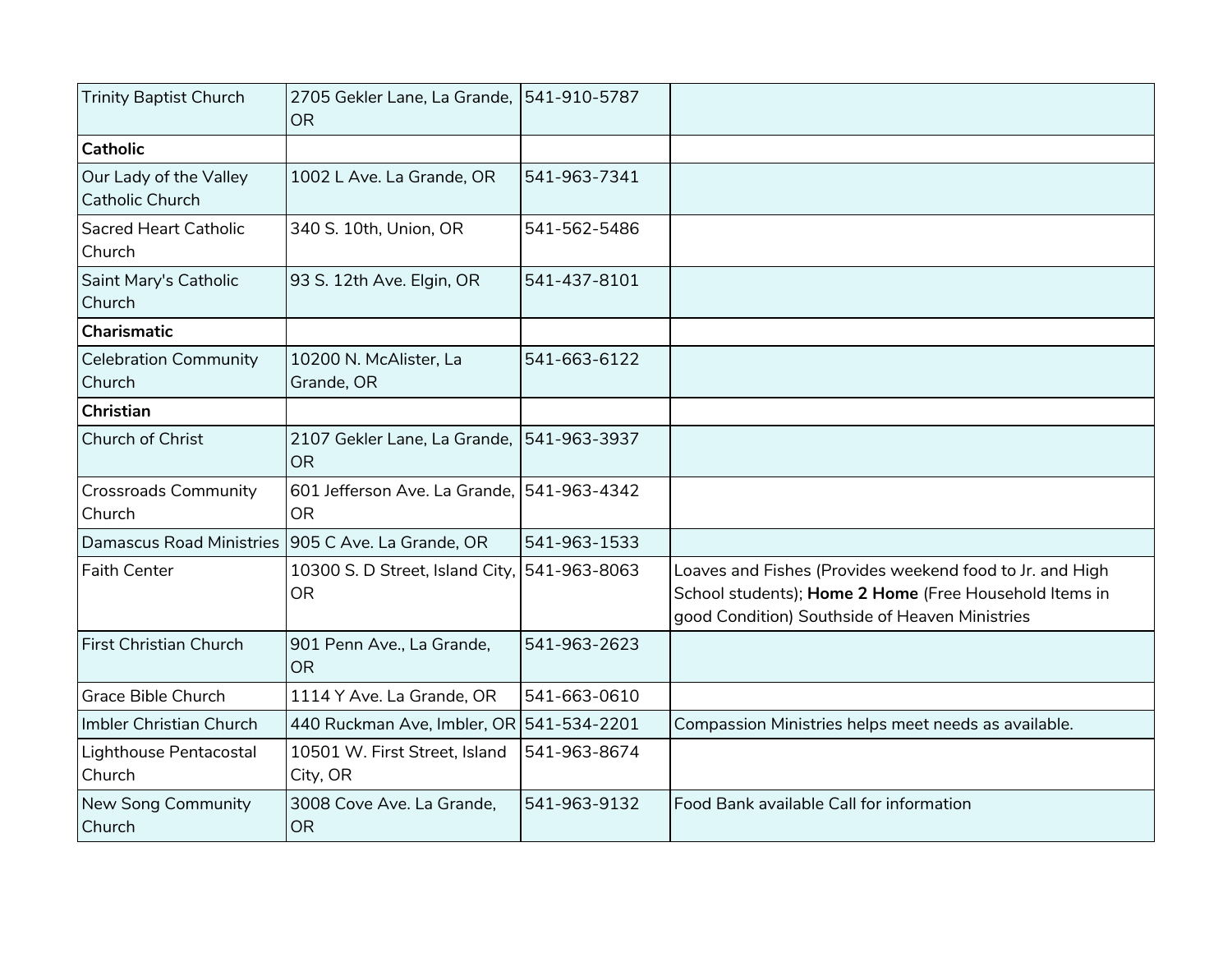| Southside of Heaven                                          | 211 Fir Street, La Grande, OR                          | 541-963-8063 | Christian Recovery Support for Adults and Teens.                                                                                                        |
|--------------------------------------------------------------|--------------------------------------------------------|--------------|---------------------------------------------------------------------------------------------------------------------------------------------------------|
| Valley Fellowship                                            | 507 Palmer Ave. La Grande,<br><b>OR</b>                | 541-963-0340 | Houses Neighbors Together and Grande Ronde Academy                                                                                                      |
| <b>Church of Jesus Christ of</b><br><b>Latter-Day Saints</b> |                                                        |              |                                                                                                                                                         |
| Church of Jesus Christ of<br>Latter-Day Saints               | 1802 Gekler Lane, La Grande, 541-963-3612<br><b>OR</b> |              |                                                                                                                                                         |
| Church of Jesus Christ of<br>Latter-Day Saints               | 11206 S. McAllister Lane, La<br>Grande, OR             | 541-963-8114 |                                                                                                                                                         |
| Church of Jesus Christ of<br>Latter-Day Saints               | 2107 Gekler Lane, La Grande, 541-524-9226<br><b>OR</b> |              |                                                                                                                                                         |
| Institute of Religion                                        | 1007 2nd Street, La Grande,<br><b>OR</b>               | 541-963-9544 |                                                                                                                                                         |
| <b>Family History Center</b>                                 | 2504 N. Fir, La Grande, OR                             | 541-963-5003 |                                                                                                                                                         |
| Episcopal                                                    |                                                        |              |                                                                                                                                                         |
| St. Peter's Episcopal<br>Church                              | 1503 4th Street, La Grande,<br><b>OR</b>               | 541-963-3623 |                                                                                                                                                         |
| <b>Jehovah's Witness</b>                                     |                                                        |              |                                                                                                                                                         |
| Kingdom Hall                                                 | 91 Cedar Street, La Grande,<br><b>OR</b>               | 541-963-5404 |                                                                                                                                                         |
| Lutheran                                                     |                                                        |              |                                                                                                                                                         |
| Zion Lutheran Church                                         | 902 4th Street, La Grande,<br><b>OR</b>                | 541-963-5998 |                                                                                                                                                         |
| <b>Methodist</b>                                             |                                                        |              |                                                                                                                                                         |
| <b>United Methodist Church</b>                               | 612 4th Street, La Grande,<br><b>OR</b>                | 541-963-2498 | Small emergency food pantry, when office is open: Mon-<br>Thursday 9am-Noon and Indoor Park Open during the school<br>year Monday-Thursday 9:30-11:30am |
| <b>Nazarene</b>                                              |                                                        |              |                                                                                                                                                         |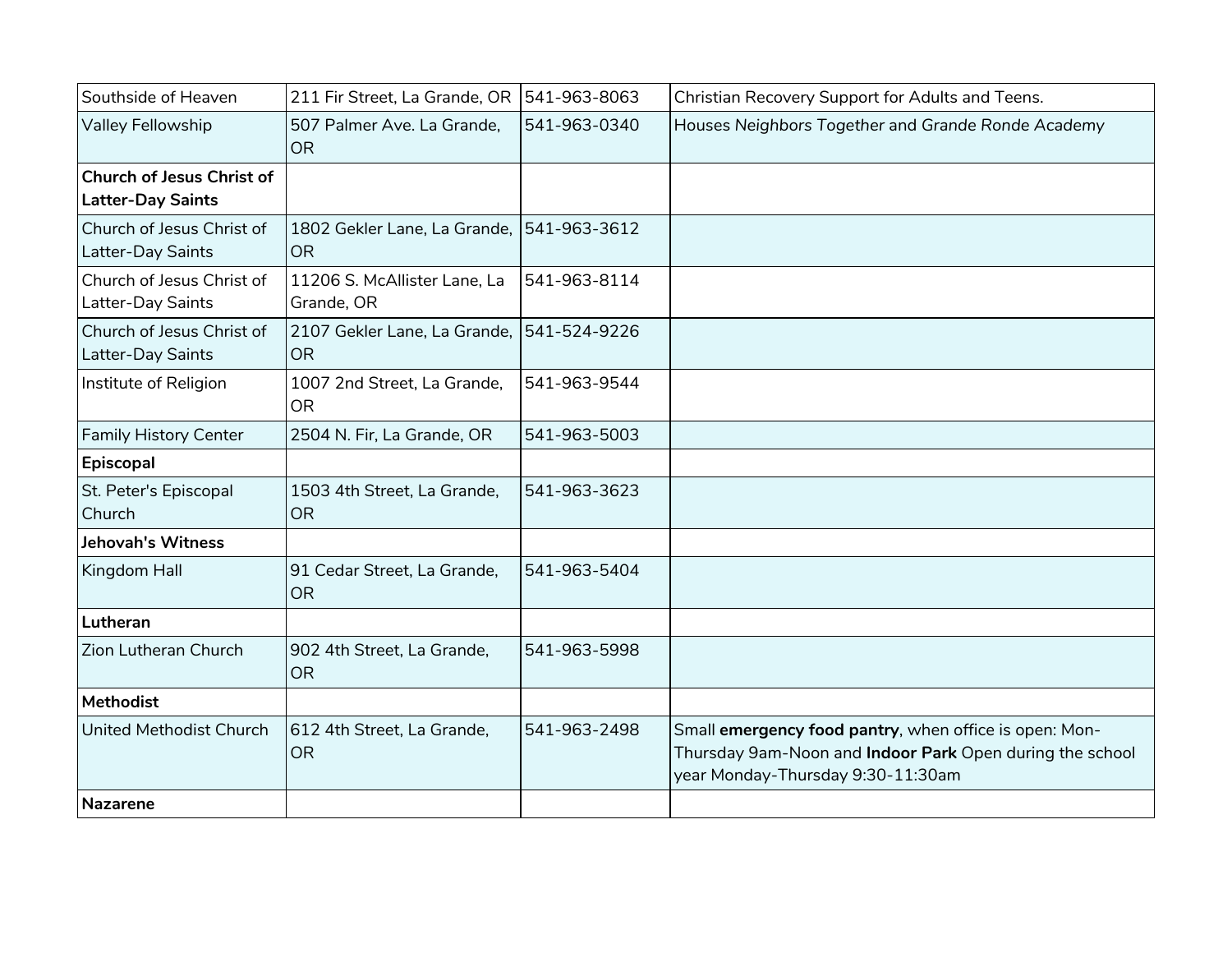| Church of the Nazarene                                   | 109 18th Street, La Grande,<br><b>OR</b> | 541-963-3402        | Houses Compassion center. (Celebrate Recovery, Food,<br>Clothing, etc. http://neoregoncompassioncenter.org/                              |
|----------------------------------------------------------|------------------------------------------|---------------------|------------------------------------------------------------------------------------------------------------------------------------------|
| Presbyterian                                             |                                          |                     |                                                                                                                                          |
| First Presbyterian Church                                | 1308 Washington Ave. La<br>Grande, OR    | 541-963-5114        | Can sometimes help with a motel stay or gas money. Bus<br>tickets                                                                        |
| <b>Seventh Day Adventist</b>                             |                                          |                     |                                                                                                                                          |
| Seventh Day Adventist                                    | 2702 Adams Ave. La Grande,<br><b>OR</b>  | 541-963-4018        |                                                                                                                                          |
|                                                          |                                          |                     |                                                                                                                                          |
| <b>Financial Assistance</b>                              |                                          |                     |                                                                                                                                          |
| <b>Community Connection of</b><br>Northeast Oregon, Inc. | 2802 Adams Ave. La Grande,<br><b>OR</b>  | 541-963-3186        | Emergency housing; Rental Deposit assist; Energy assist; Utility<br>Shut-off prevention.                                                 |
|                                                          |                                          |                     |                                                                                                                                          |
| <b>Food Resources</b>                                    |                                          |                     |                                                                                                                                          |
| Cove Food Bank                                           | 1708 Jasper, Cove, OR                    | 541-962-0830<br>mvt | Distribution times 9-12, 4th Saturday of each month.                                                                                     |
| Elgin Food Bank                                          | 850 Alder, Elgin, OR                     | 541-910-4585        | Distribution times 4th Saturday of the month 9:30-11; Fresh<br>Alliance Wednesdays from 2-3. Call to set up alternate time if<br>needed. |
| <b>Fresh Alliance</b>                                    | 907 Palmer Ave., La Grande,<br><b>OR</b> | 541-963-9126        | Bread, Baked Goods, Fruit and Vegetables. At 907 Palmer<br>Tuesday 8:30am, Also available at Senior Center and Head<br>Start.            |
| Friday Backpack Program                                  |                                          | 541-963-3953        | Coordinated through school counselors. Food is sent home on<br>weekends with children who qualify.                                       |
| Meals on Wheels (NOCC)                                   | 1504 N. Albany St. La<br>Grande, OR      | 541-963-7532        | Meal Delivery for Seniors and People with Disabilities.                                                                                  |
| Neighbors Together                                       | 507 Palmer Ave. La Grande,<br><b>OR</b>  | 541-963-9126        | Food Bank is last Saturday of the Month 9-Noon, Fresh food<br>alliance is Tuesdays from 8:30-9:30am. For firewood call them.             |
| New Song Community<br>Church                             | 3008 Cove Ave. La Grande,<br><b>OR</b>   | 541-963-9132        | Food Bank available Call for information                                                                                                 |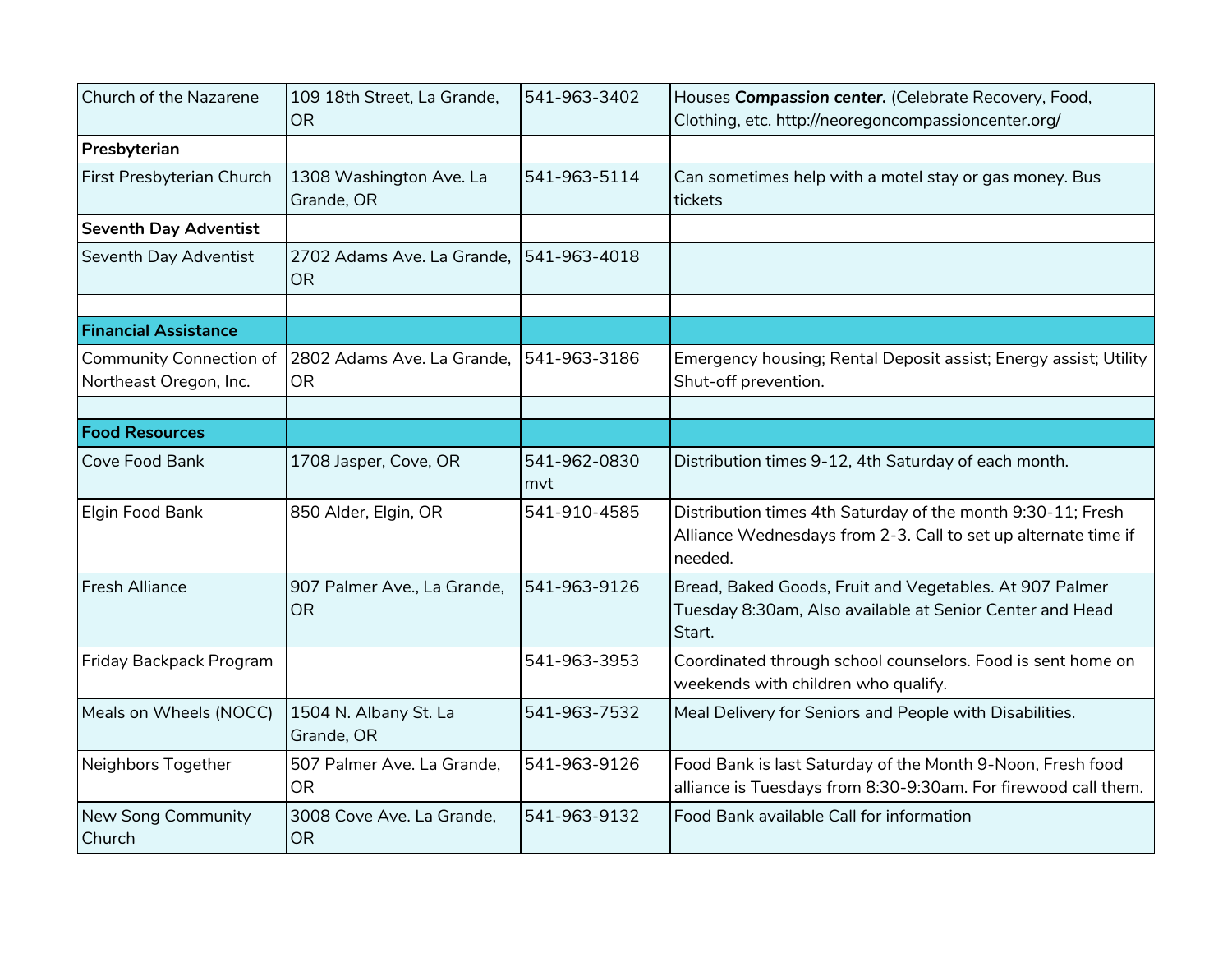| North Powder Food Bank                        | 390 E Street, North Powder,<br><b>OR</b>  | 541-898-2146                 | Distribution times 3rd Wednesday from 3-6pm; Fresh Alliance<br>on Thursdays from 1:30-3pm             |
|-----------------------------------------------|-------------------------------------------|------------------------------|-------------------------------------------------------------------------------------------------------|
| Salvation Army                                | 1114 Y Ave. La Grande, OR                 | 541-963-4829<br>mssg left    |                                                                                                       |
| Shelter From The Storm                        | 10901 Island Ave, La Grande,<br><b>OR</b> | 541-963-7226                 | Food Bank open to all Union County Residents. Open during<br>office hours.                            |
| <b>SNAP Program</b>                           | 1607 Gekler Lane, La Grande,<br><b>OR</b> | 41-963-4113                  | Supplemental Nutrition Assistance Program (Food Stamps)                                               |
| <b>WIC</b>                                    | 2301 Cove Ave. La Grande,<br><b>OR</b>    | 541-962-8800                 | Pregnant and Breastfeeding Mothers and children 5 and under.                                          |
| Union Food Bank                               | 1531 S. Main, Union, OR                   | 541-562-5531                 | Distribution 3rd Friday 10-11:30am.                                                                   |
| United Methodist Church                       | 1612 Fourth Street, La<br>Grande, OR      | 541-963-2498                 | Emergency Food Pantry Open to anyone in need, Open during<br>office hours 9am-12noon Monday-Thursday. |
| <b>Housing</b>                                |                                           |                              |                                                                                                       |
| <b>Shelter From The Storm</b>                 | 10901 Island Ave.<br>La Grande, OR        | 541-963-7226                 | <b>Emergency Housing for IPV</b>                                                                      |
| <b>Union County Warming</b><br><b>Station</b> | 1609 N. Willow St.<br>La Grande, OR       | 541-663-0648<br>541-605-0648 | Overnight beds and food. Open Mid-November-March. 6pm-<br>8am Daily.                                  |
| <b>Apartments</b>                             |                                           |                              |                                                                                                       |
| <b>Clover Glen Apartments</b>                 | 2212 Cove Ave,<br>La Grande, OR           | 541-963-0906                 |                                                                                                       |
| <b>Grande Wood Apartments</b>                 | 2005 Gekler Lane,<br>La Grande, OR        | 541-963-8051                 | Affordable Housing (Northwest Real Estate Capital Company)                                            |
| La Grande Retirement<br>Center                | 1612 7th Ave.<br>La Grande, OR            | 541-963-7015                 | Affordable Housing for Seniors                                                                        |
| La Grande Plaza                               | 703-5 12th                                | 963-663-8516                 |                                                                                                       |
| Northeast Oregon<br><b>Housing Authority</b>  | 2608 May Lane,<br>La Grande, OR           | 541-963-5360                 | <b>HUD</b>                                                                                            |
| Pinehurst                                     | 1502 21st Street,<br>La Grande, OR        | 541-963-9292                 |                                                                                                       |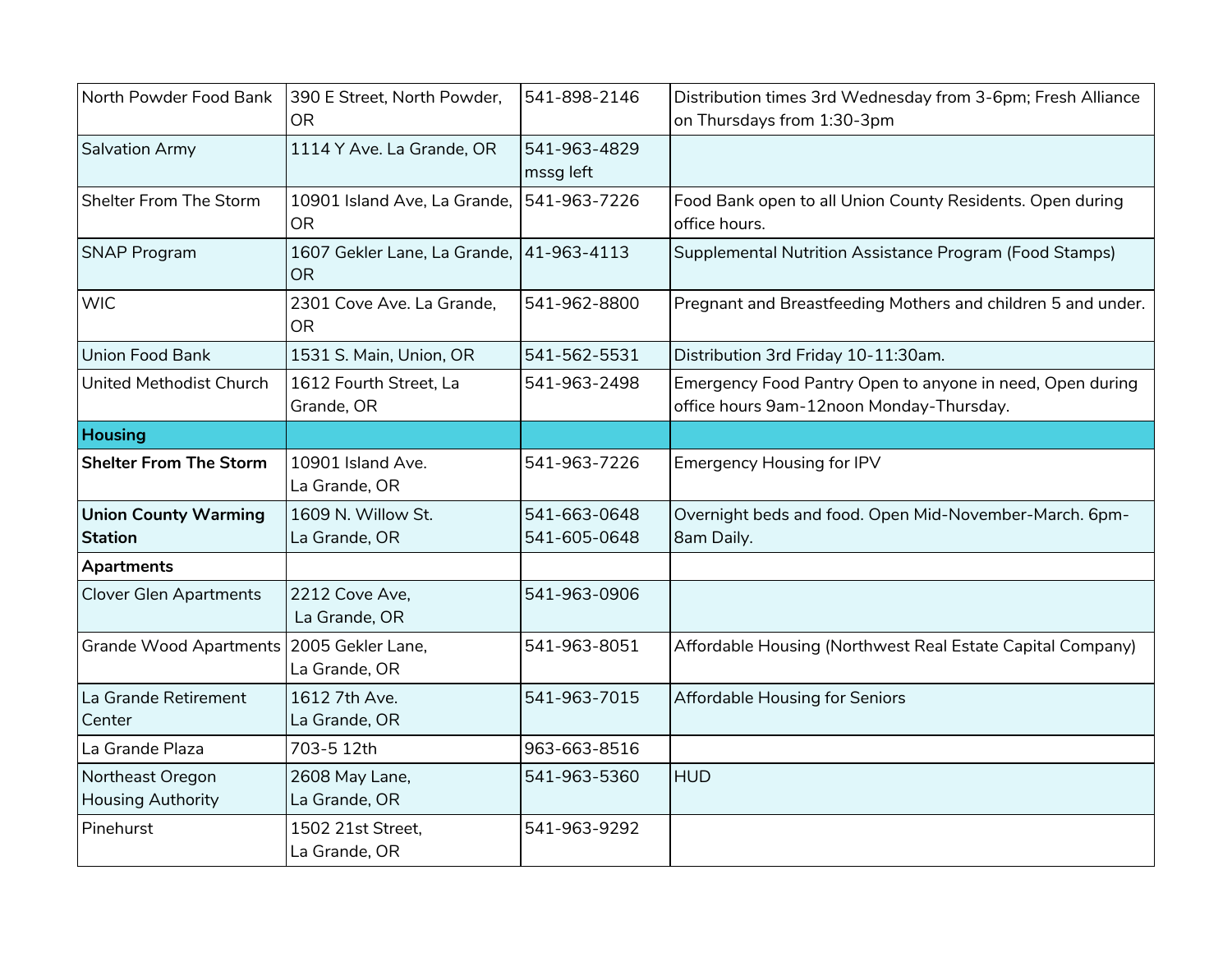| Thunderbird/Cove<br>Apartments             | 307 20th Street,<br>La Grande, OR     | 541-963-3785 | Affordable Housing (Veridian) |
|--------------------------------------------|---------------------------------------|--------------|-------------------------------|
| <b>Property Managers</b>                   |                                       |              |                               |
| Century 21Eagle Cap<br>Realty              | 1511 Adams Ave.<br>La Grande, OR      | 541-963-0511 |                               |
| D. R. C. s Property Mgmnt                  | 215 Fir Street,<br>La Grande, OR      | 541-663-1066 |                               |
| John Howard and<br><b>Associates</b>       | 1207 Adams Ave.<br>La Grande, OR      | 541-663-9000 |                               |
| Road's End Properties                      | 2109 3rd Street,<br>La Grande, OR     | 541-962-7708 |                               |
|                                            |                                       |              |                               |
| <b>Motels and RV Parks</b>                 |                                       |              |                               |
| <b>America's Best Value</b><br>Sandman Inn | 2410 East R Ave.<br>La Grande, OR     | 541-963-3707 |                               |
| Best Western Plus Rama<br>Inn and Suites   | 1711 21st Street,<br>La Grande, OR    | 541-963-3100 |                               |
| <b>Grande Hot Springs RV</b><br>Park       | 65182 Hot Lake Lane,<br>La Grande, OR | 541-963-5253 |                               |
| The La Grande Inn                          | 2612 Island Ave.<br>La Grande, OR     | 541-963-7195 |                               |
| La Grande Rendezvous<br><b>RV Park</b>     | 2632 Bearco Loop,<br>La Grande, OR    | 541-962-0909 |                               |
| La Grande Travel lodge                     | 2215 Adams Ave.<br>La Grande, OR      | 541-963-7116 |                               |
| Quail Run Motor Inn                        | 2400 Adams Ave.<br>La Grande, OR      | 541-963-3400 |                               |
| Rodeway Inn                                | 402 Adams Ave.<br>La Grande, OR       | 541-962-7143 |                               |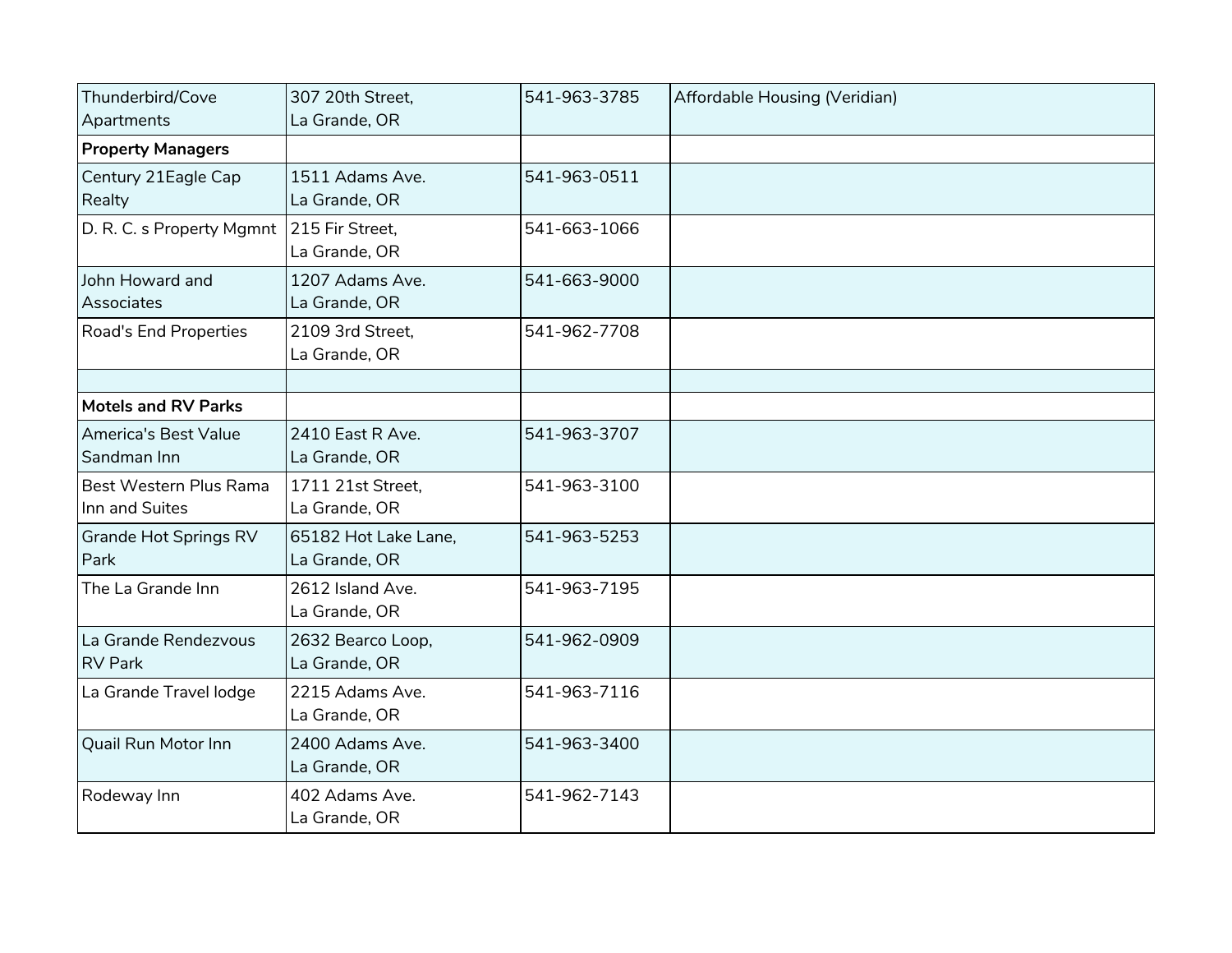| Royal Motor Inn                                                                       | 1510 Adams Ave.<br>La Grande, OR          | 541-963-4154 |                                                                                                                                                                                                                                                                                                                                                                                                                                                                                                                                            |
|---------------------------------------------------------------------------------------|-------------------------------------------|--------------|--------------------------------------------------------------------------------------------------------------------------------------------------------------------------------------------------------------------------------------------------------------------------------------------------------------------------------------------------------------------------------------------------------------------------------------------------------------------------------------------------------------------------------------------|
| Super 8                                                                               | 2407 East R Ave.<br>La Grande, OR         | 541-963-8080 |                                                                                                                                                                                                                                                                                                                                                                                                                                                                                                                                            |
|                                                                                       |                                           |              |                                                                                                                                                                                                                                                                                                                                                                                                                                                                                                                                            |
| <b>Hygiene Facilities</b>                                                             |                                           |              |                                                                                                                                                                                                                                                                                                                                                                                                                                                                                                                                            |
| Flying J Truck Stop                                                                   | 63276 Oregon 203, La<br>Grande, OR        | 541-963-9762 | Inexpensive shower facilities.                                                                                                                                                                                                                                                                                                                                                                                                                                                                                                             |
| Haven From Hunger                                                                     | 900 K Street.<br>La Grande, OR            | 541-786-3663 | M, W, F 3p-5p and Sat. Mornings 8a-11a. Last shower is at 4:<br>45p and 10:45a, respectively. First come, first served. First 8<br>folks get showers.                                                                                                                                                                                                                                                                                                                                                                                      |
| <b>Intimate Partner Violence</b>                                                      |                                           |              |                                                                                                                                                                                                                                                                                                                                                                                                                                                                                                                                            |
| Assistance (DV)                                                                       |                                           |              |                                                                                                                                                                                                                                                                                                                                                                                                                                                                                                                                            |
| Shelter from The Storm                                                                | 10901 Island Ave. La Grande,<br><b>OR</b> | 541-963-7226 | Support groups; clothing and housewares; lending library; food<br>boxes; personal supplies; used phones for emergency calls;<br>transportation away from an abuser.                                                                                                                                                                                                                                                                                                                                                                        |
|                                                                                       |                                           |              |                                                                                                                                                                                                                                                                                                                                                                                                                                                                                                                                            |
| Legal                                                                                 |                                           |              |                                                                                                                                                                                                                                                                                                                                                                                                                                                                                                                                            |
| <b>Eastern Oregon Mediation</b><br>Center - Nancy Gromen<br><b>Executive Director</b> | 1109 K Avenue<br>La Grande, OR            | 541-786-0270 | the service is for everyone. They can self refer or agencies can<br>refer people. Our costs are on a sliding fee scale and based on a<br>per session bases. That being said, we don't turn anyone away<br>that is low income. Most of the mediations we do are either free<br>or for \$25. We do workplace mediations, neighbor to neighbor,<br>parent child, and just about any other type of dispute. Mediation<br>is voluntary so sometimes it ends up being conflict coaching if<br>the other party doesn't want to come to the table. |
| Legal Aid Services of                                                                 | 365 SE 3rd Street, Pendleton,             | 541-276-6685 |                                                                                                                                                                                                                                                                                                                                                                                                                                                                                                                                            |
| Oregon                                                                                | <b>OR</b>                                 |              |                                                                                                                                                                                                                                                                                                                                                                                                                                                                                                                                            |
| <b>Union County District</b><br>Attorney                                              | 1007 4th, La Grande, OR                   | 541-963-1007 |                                                                                                                                                                                                                                                                                                                                                                                                                                                                                                                                            |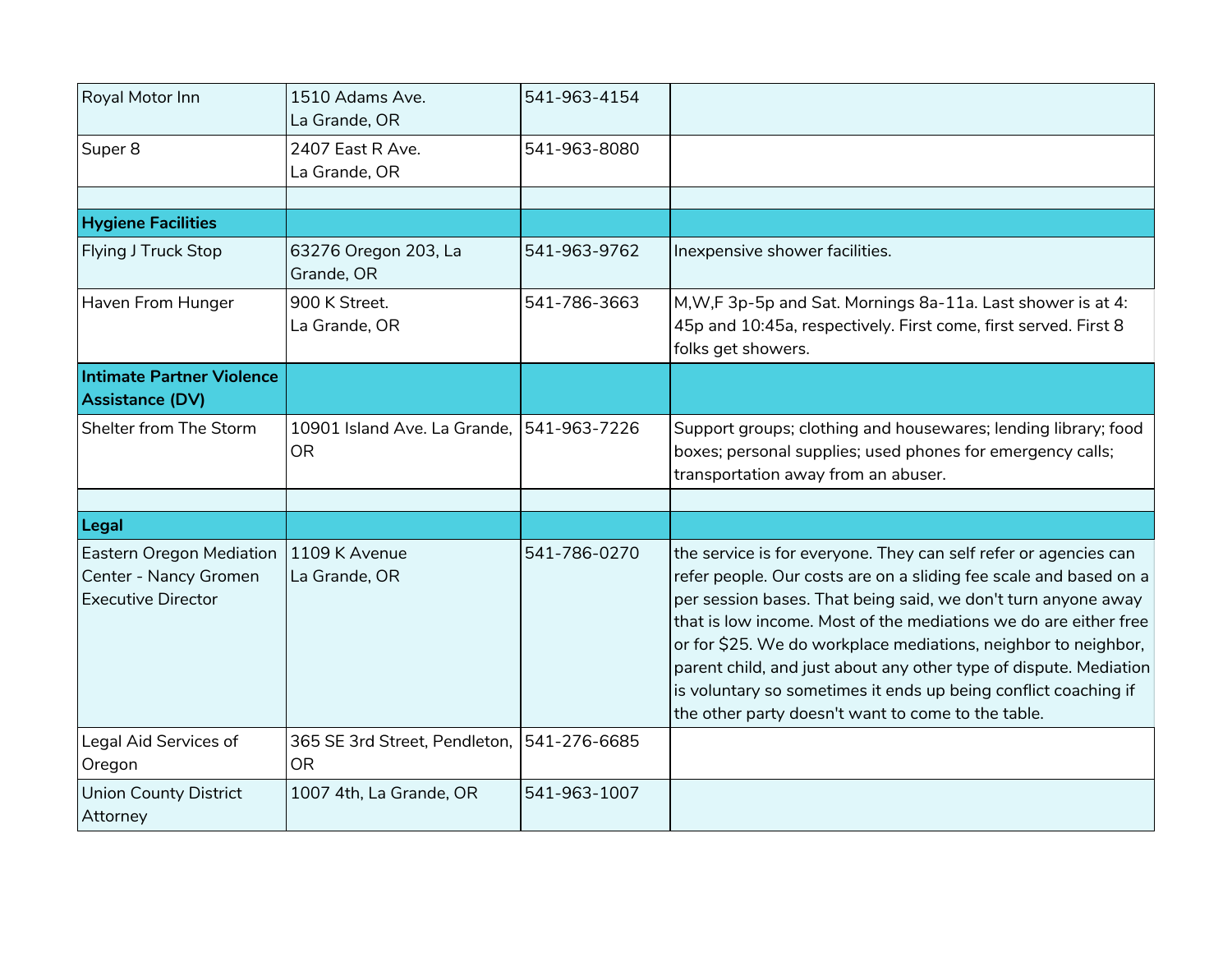| <b>Vital Records</b>                                      | 1001 4th Street Ste. D, La<br>Grande, OR    | 541-963-1006 | Birth, Death and Marriage Certificates.          |
|-----------------------------------------------------------|---------------------------------------------|--------------|--------------------------------------------------|
| Medical                                                   |                                             |              |                                                  |
| <b>DENTAL</b>                                             |                                             |              |                                                  |
| <b>Elgin Family Dental</b>                                | 570 S. 8th Street<br>Elgin, OR              | 541-437-6321 | <b>Family Dental</b>                             |
| <b>EYE CARE</b>                                           |                                             |              |                                                  |
| Apple Eye Care                                            | 10709 Walton Road,<br>La Grande, OR         | 541-962-7753 | Optometry                                        |
| La Grande Family Eye<br>Care                              | 1502 N Pine Street Ste. 3,<br>La Grande, OR | 541-963-3788 | Optometry                                        |
| <b>MEDICAL/PRIMARY</b><br><b>CARE</b>                     |                                             |              |                                                  |
| <b>Elgin Health Center</b>                                | 720 Albany Street                           | 541-437-0239 | <b>Primary Care</b>                              |
| Grande Ronde Hospital                                     | 900 Sunset Drive                            | 541-963-8421 | Hospital/Emergency Care                          |
| <b>Grande Ronde Hospital</b><br>Elgin Clinic              | 570 S. 8th Street<br>Elgin, OR              | 541-437-2273 | Primary Care Clinic                              |
| Grande Ronde Hospital<br><b>Regional Medical Clinic</b>   | 506 4th Street,<br>La Grande, OR            | 541-963-3138 | <b>Primary Care</b>                              |
| Grande Ronde Hospital<br>Women's and Children's<br>Clinic | 710 Sunset Drive,<br>La Grande, OR          | 541-663-3150 | Primary Care, Gynecology, Obstetrics, Pediatrics |
| Grande Ronde Hospital<br><b>Union Clinic</b>              | 142 E. Dearborn<br>Union, OR                | 541-562-6180 | <b>Primary Care</b>                              |
| Grande Ronde Hospital<br>Walk-in Clinic                   | 506 4th Street,<br>La Grande, OR            | 541-663-2300 | <b>Urgent Care</b>                               |
| La Grande Family Practice                                 | 2011 4th Street,<br>La Grande, OR           | 541-963-4139 | <b>Primary Care</b>                              |
| <b>MENTAL HEALTH</b>                                      |                                             |              |                                                  |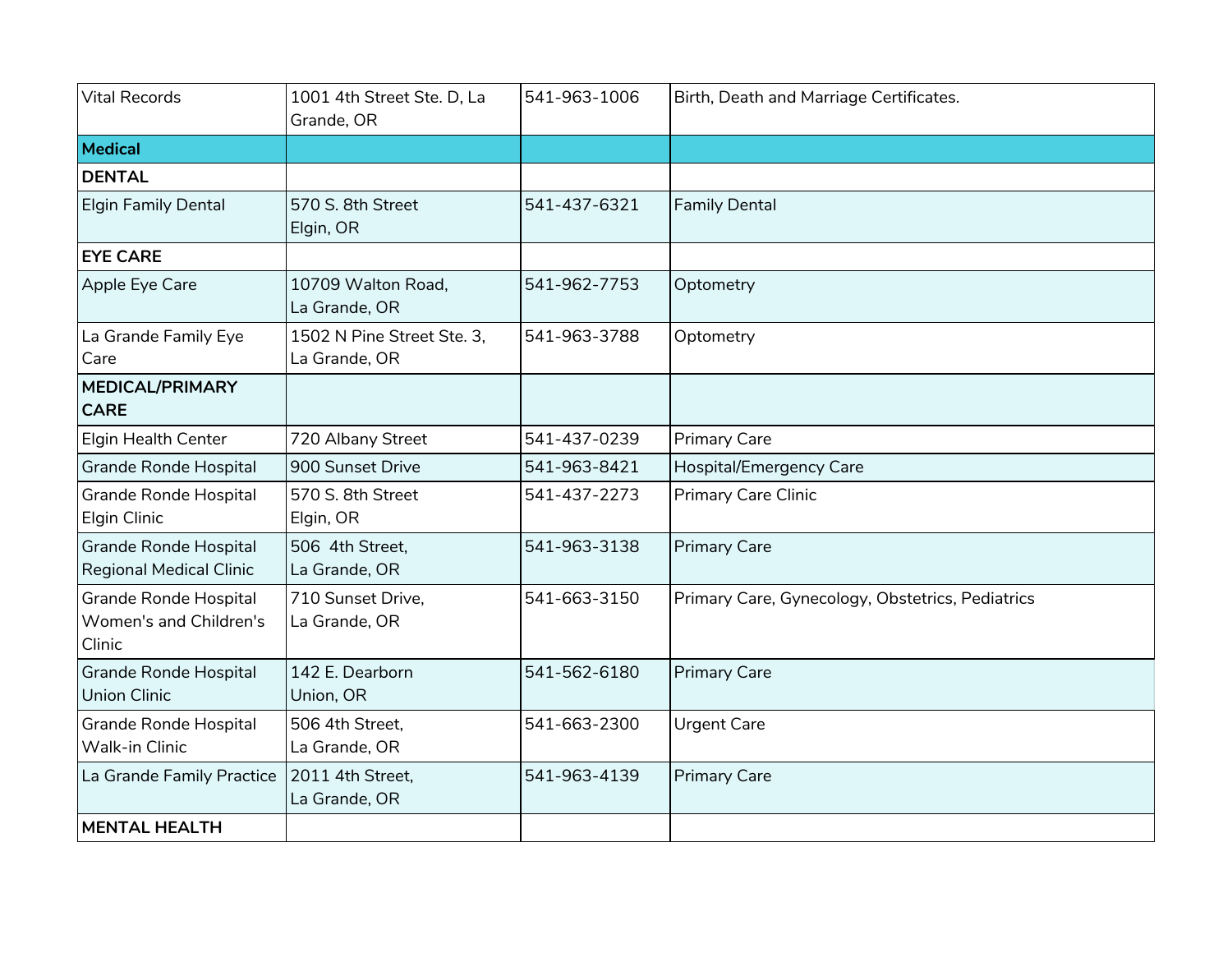| <b>Center For Human</b><br>Development                                   | 2301 Cove Ave.<br>La Grande, OR          | 541-962-8800 | <b>Mental Health Services</b>                                                                  |
|--------------------------------------------------------------------------|------------------------------------------|--------------|------------------------------------------------------------------------------------------------|
| Elgin Family Health CHD<br>office                                        | 570 S. 8th Street<br>Elgin, OR           | 541-910-3752 | <b>Mental Health Services</b>                                                                  |
| La Grande High School<br><b>School Based Health</b><br>Center CHD        | 708 K Avenue<br>La Grande, OR            | 541-663-3330 | <b>Nurse and Mental Health Services</b>                                                        |
| Union High School School<br><b>Based Health Center CHD</b>               | 540 S. Main<br>Union, OR                 | 541-562-9418 | Nurse and Mental Health Services                                                               |
| <b>OTHER</b>                                                             |                                          |              |                                                                                                |
| Center for Human<br>Development                                          | 2301 Cove Ave.<br>La Grande, OR          | 541-962-8800 | Union County Public Health                                                                     |
| <b>Grande Ronde Hospital</b><br>Cardiology Clinic                        | 900 Sunset Drive<br>La Grande, OR        | 541-963-BEAT | Cardiology                                                                                     |
| <b>Grande Ronde Hospital</b><br>Dermatology Clinic                       | 700 Sunset Drive<br>La Grande, OR        | 541-663-3030 | Dermatology                                                                                    |
| <b>Grande Ronde Hospital</b><br><b>Hematology and Oncology</b><br>Clinic | 900 Sunset Drive<br>La Grande, OR        | 541-963-2828 | Oncology                                                                                       |
| <b>Grande Ronde Hospital</b><br>Hospice and Home Health                  | 2502 Cove Ave. Ste. A<br>La Grande, OR   | 541-963-2273 | Hospice and Home Health Care                                                                   |
| <b>Grande Ronde Hospital</b><br>Neurology Clinic                         | 700 Sunset Drive Ste. A<br>La Grande, OR | 541-963-1919 | Neurology                                                                                      |
| <b>Grande Ronde Hospital</b><br>Sleep Clinic                             | 900 Sunset Drive<br>La Grande, OR        | 541-963-1501 | Sleep                                                                                          |
| <b>Grande Ronde Hospital</b><br><b>Specialty Clinic</b>                  | 710 Sunset Drive Ste. F<br>La Grande, OR | 541-663-3100 | General Surgery, Orthopedics & Sports Medicine,<br>Otolaryngology (ENT), Podiatry, and Urology |
| <b>Grande Ronde Hospital</b><br><b>Wound Care Clinic</b>                 | 700 Sunset Drive Ste. C<br>La Grande, OR | 541-663-3135 | <b>Wound Care</b>                                                                              |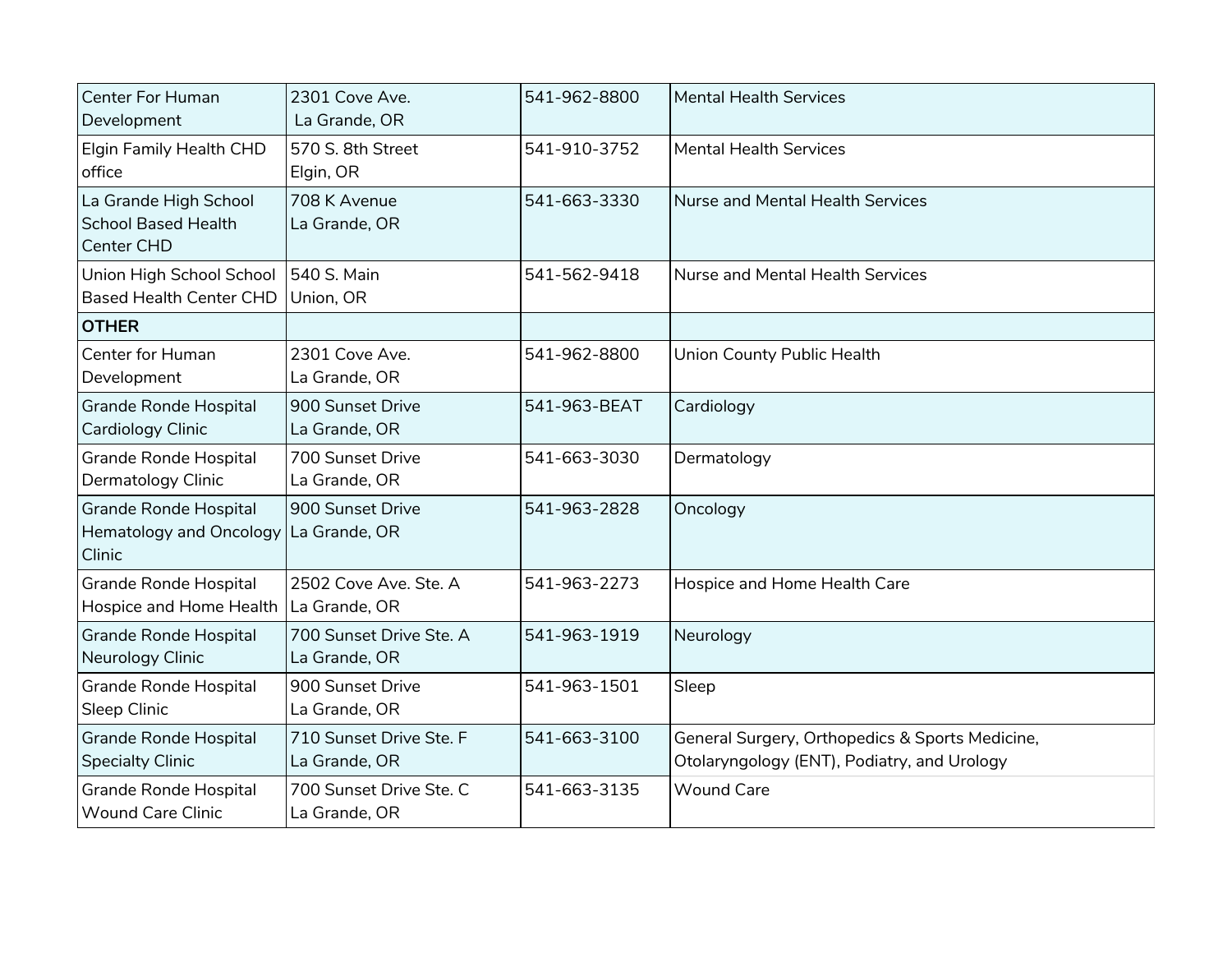| Heart 'N Home Hospice               | 2104 Cove Ave,<br>La Grande, OR                         | 541-624-5800 | Hospice                             |
|-------------------------------------|---------------------------------------------------------|--------------|-------------------------------------|
| <b>PHARMACY/SUPPLIES</b>            |                                                         |              |                                     |
| <b>Bi-Mart Pharmacy</b>             | 2510 Adams Ave.<br>La Grande, OR                        | 541-963-9515 |                                     |
| LinCare                             | 1808 4th Street,<br>La Grande, OR                       | 541-963-3118 | <b>Medical Equipment</b>            |
| Norco                               | 3102 Island Ave.<br>La Grande, OR                       | 541-963-8494 | <b>Medical Equipment</b>            |
| <b>Red Cross Drug</b>               | 1123 Adams Ave.<br>La Grande, OR                        | 541-963-5741 | <b>Medical Equipment</b>            |
| Rite Aid Pharmacy                   | 2212 Island Ave.<br>La Grande, OR                       | 541-963-8696 |                                     |
| Safeway Pharmacy                    | 2111 Adams Ave.<br>La Grande, OR                        | 541-663-2706 |                                     |
| Union Drug Co. and Soda<br>Fountain | 105 N. Main<br>Union, OR                                | 541-562-5441 |                                     |
| <b>Wal-Mart Pharmacy</b>            | 11619 Island Ave.<br>La Grande, OR                      | 541-963-5460 |                                     |
| <b>PHYSICAL THERAPY</b>             |                                                         |              |                                     |
| Mountain Valley Therapy             | 2516 Cove Ave.<br>La Grande, OR                         | 541-962-0830 | Rehabilitation and Physical Therapy |
| <b>Property Maintenance</b>         |                                                         |              |                                     |
| <b>Electric</b>                     |                                                         |              |                                     |
| <b>All Phase Electric</b>           | 224 Elkhorn Drive, La Grande, 541-963-3000<br><b>OR</b> |              |                                     |
| Fox Electric                        | 3006 N. Birch, La Grande, OR                            | 541-910-8673 |                                     |
| Johnson Electric                    | 62234 Landmark Lane, La<br>Grande, OR                   | 541-963-0324 |                                     |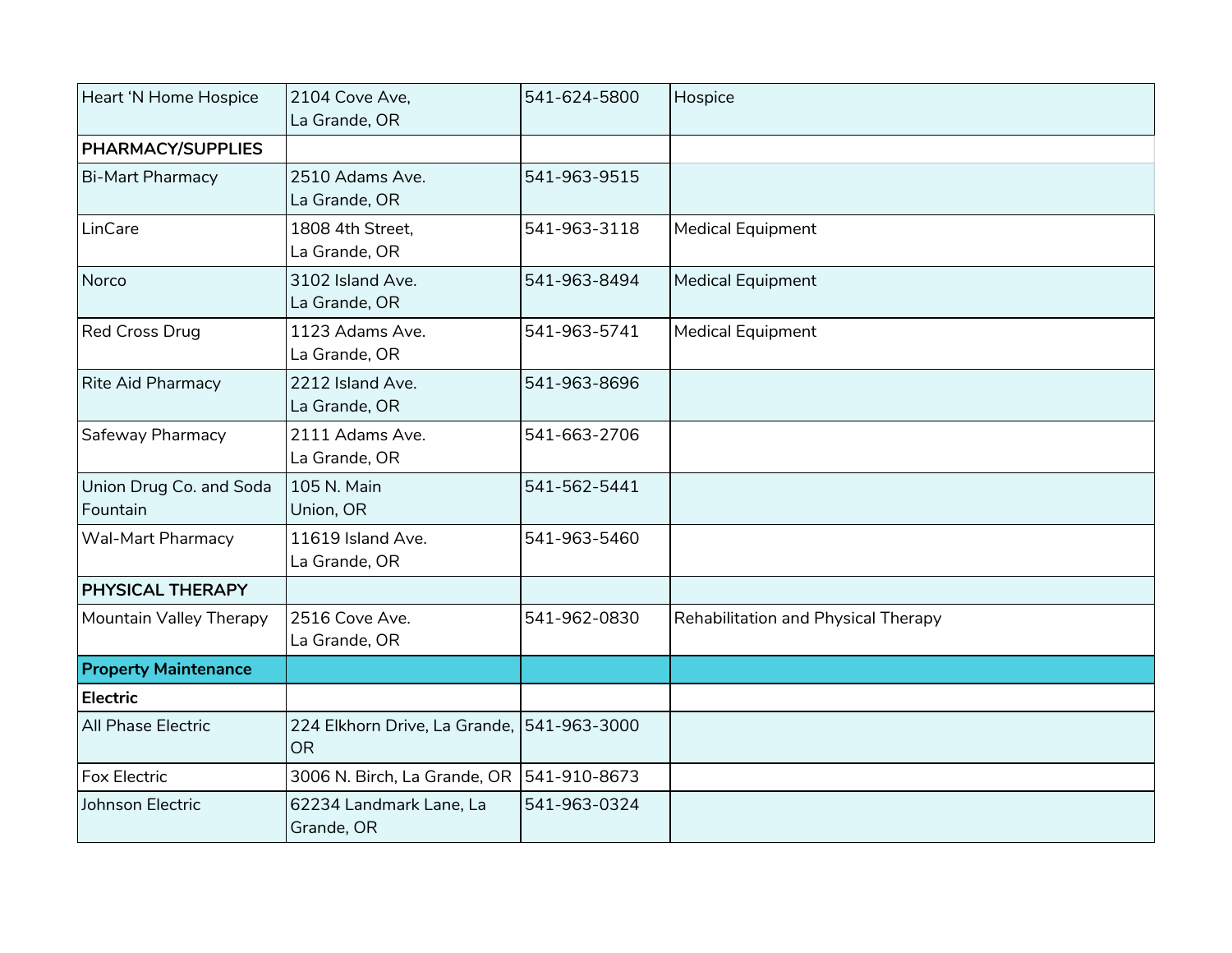| <b>Wright Electric</b>                    | 1703 X Ave. La Grande, OR                              | 541-963-7099 |                                                         |
|-------------------------------------------|--------------------------------------------------------|--------------|---------------------------------------------------------|
| Plumbing                                  |                                                        |              |                                                         |
| <b>Action Plumbing</b>                    | P.O. Box 1639                                          | 541-963-9534 |                                                         |
| <b>Advanced Plumbing</b><br>Technologies  | 2006 E. Q Ave. La Grande,<br><b>OR</b>                 | 541-963-4038 |                                                         |
| Jack Rudd Plumbing                        | 504 18th Street, La Grande,<br><b>OR</b>               | 541-963-0921 |                                                         |
| Rapid Rooter                              | 2002 E. Q. Ave. La Grande,<br><b>OR</b>                | 541-963-8280 |                                                         |
| Vern's Plumbing                           | 1319 U Ave. La Grande, OR                              | 541-962-7123 |                                                         |
| <b>Wallace Plumbing</b>                   | 1800 Spruce, La Grande, OR                             | 541-963-6122 |                                                         |
| <b>Walter Plumbing</b>                    | 101 Division, La Grande, OR                            | 541-975-1234 |                                                         |
| <b>Yard Care</b>                          |                                                        |              |                                                         |
| <b>Grass Master</b>                       | 61822 Riddle Road                                      | 541-786-5569 |                                                         |
| Ken's Yard Care                           | 69324 Craig Loop,<br>Summerville, OR                   | 541-963-0358 |                                                         |
|                                           |                                                        |              |                                                         |
| <b>Social Service Agencies</b>            |                                                        |              |                                                         |
| Aging and People with<br>Disabilities     | 1607 Gekler Lane, La Grande, 541-963-7276<br><b>OR</b> |              | SNAP and other services for elderly or disabled persons |
| Center for Human<br>Development           | 2301 Cove Ave. La Grande,<br><b>OR</b>                 | 541-962-8800 |                                                         |
| Child Welfare                             | 1607 Gekler Lane, La Grande, 541-963-4113<br>OR.       |              | 800-430-7231                                            |
| <b>Childcare Resource and</b><br>Referral | 1100 K Ave. La Grande, OR                              | 541-975-5607 | Childcare referrals                                     |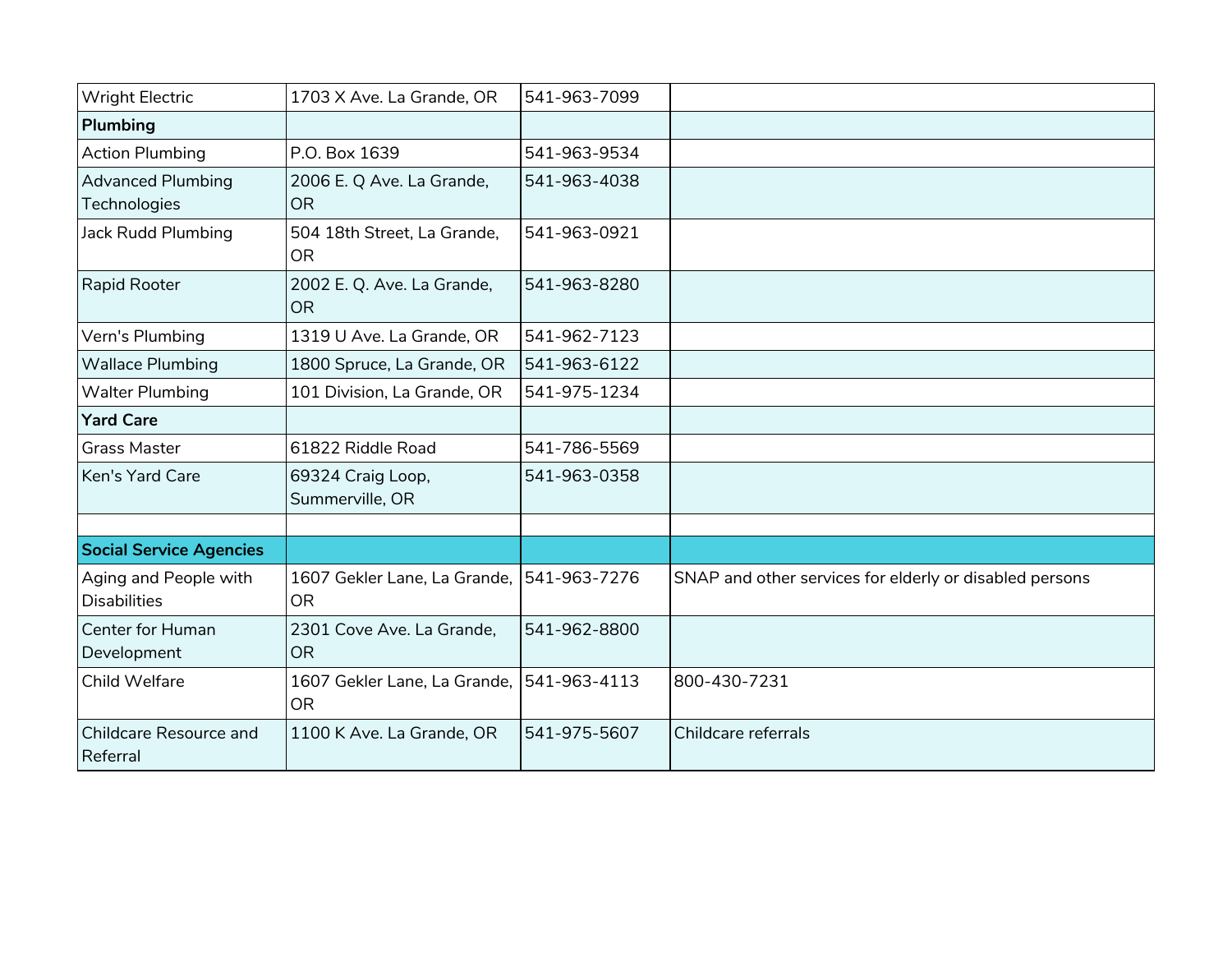| <b>Community Connection of</b><br>Northeast Oregon, Inc.                 | 2802 Adams Ave. La Grande,<br><b>OR</b>                 | 541-963-3186                      | food services; meals on wheels; in-home care; senior, disabled<br>and low-income transportation. Energy assistance; Utility shut-<br>off prevention; weatherization programs; food bank;<br>information and referrals. |
|--------------------------------------------------------------------------|---------------------------------------------------------|-----------------------------------|------------------------------------------------------------------------------------------------------------------------------------------------------------------------------------------------------------------------|
| Department of Human<br>Services Aging and People OR<br>with Disabilities | 1607 Gekler Lane, La Grande,                            | 541-963-4113                      | OHP, SNAP and other programs                                                                                                                                                                                           |
| <b>Disability Rights Oregon</b>                                          | https://droregon.org/                                   | 503-243-2081 or<br>1-800-452-1694 |                                                                                                                                                                                                                        |
| Northeast Oregon<br>Housing Authority (HUD)                              | 2608 May Lane, La Grande,<br><b>OR</b>                  | 541-963-5360/1-<br>800-452-8638   | HUD and Section 8 housing.                                                                                                                                                                                             |
| <b>Social Security</b><br>Administration                                 | 2205 Cove Ave., La Grande,<br><b>OR</b>                 | 1-800-772-1213                    |                                                                                                                                                                                                                        |
| Training & Employment<br>Consortium                                      | 1901 Adams Ave. La Grande,<br><b>OR</b>                 | 541-963-7942                      | Training and Job Placement.                                                                                                                                                                                            |
| <b>WorkSource Oregon</b><br>(Employment Dept.)                           | 1901 Adams Ave. La Grande,<br><b>OR</b>                 | 541-963-7111                      | Job listings; unemployment insurance claim filing; Veterans<br>Placement Assistance; career development.                                                                                                               |
|                                                                          |                                                         |                                   |                                                                                                                                                                                                                        |
| Transportation                                                           |                                                         |                                   |                                                                                                                                                                                                                        |
| <b>Arc Cab Company</b>                                                   | 804 Jefferson Ave, La Grande, 541-663-0572<br><b>OR</b> |                                   |                                                                                                                                                                                                                        |
| Greyhound                                                                | 2204 E Penn, La Grande, OR                              | 541-963-5165                      | Long distance Bus service.                                                                                                                                                                                             |
| Northeast Oregon Public<br>Transit                                       | 2204 East Penn, La Grande,<br><b>OR</b>                 | 541-963-2877                      |                                                                                                                                                                                                                        |
| <b>Rides to Wellness</b>                                                 |                                                         | 541-963-2877                      | Rides to scheduled medical appointments                                                                                                                                                                                |
| <b>Utility Companies</b>                                                 |                                                         |                                   |                                                                                                                                                                                                                        |
| <b>Avista Utilities</b>                                                  | www.avistautilities.com                                 | 1-800-227-9187                    | Natural Gas                                                                                                                                                                                                            |
| <b>Waste Pro</b>                                                         | 3412 US-30, La Grande, OR                               | 541-963-5459                      | Garbage service                                                                                                                                                                                                        |
| La Grande City Water<br>Department                                       | 1000 Adams Ave, La Grande,<br><b>OR</b>                 | 541-963-1313                      | Water and Sewer                                                                                                                                                                                                        |